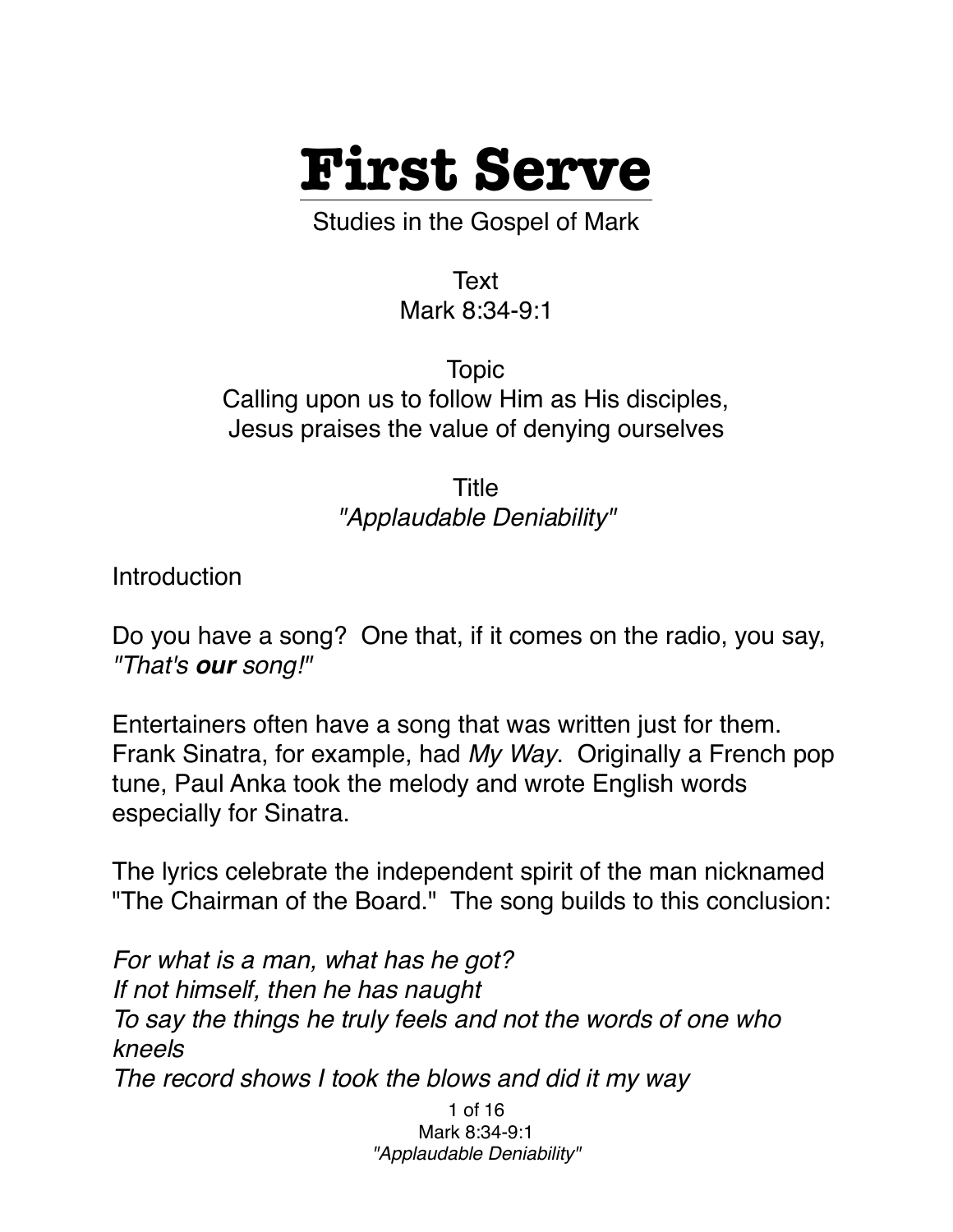In another stanza, the lyrics anticipate Sinatra's defiant thoughts about his death:

*And now, the end is near And so I face the final curtain My friend, I'll say it clear I'll state my case, of which I'm certain I've lived a life that's full I traveled each and every highway And more, much more than this, I did it my way*

Think about that, in the clear light of what you know about eternity. Is that the song you want to sing to Jesus on the other side of the "final curtain?"

No, you'll want to be able to sing something like this:

*I have decided to follow Jesus; Though none go with me, I still will follow; My cross I'll carry, till I see Jesus; The world behind me, the cross before me; No turning back, no turning back*

Those lyrics are based on the last words of a man in north-east India, who along with his family was converted to Christianity in the middle of the 19th century through the efforts of a Welsh missionary. Called to renounce his faith by the village chief, the convert declared, "I have decided to follow Jesus." In response to threats to his family, he continued, "Though no one joins me, still I will follow."

His wife was killed, and he was executed while singing, "The cross before me, the world behind me."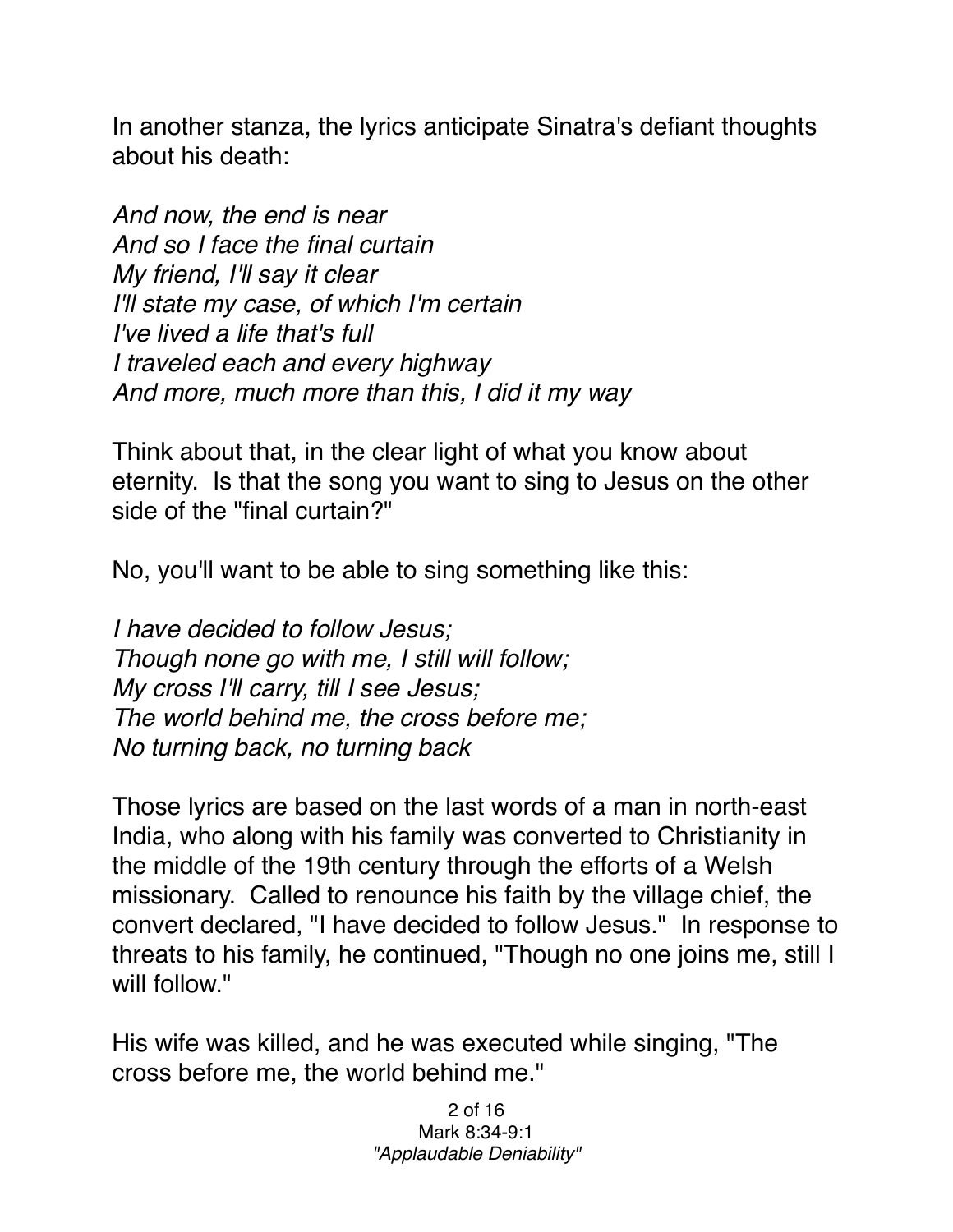His display of faith is reported to have led to the conversion of the chief and others in the village.

I'm not sure if the anonymous martyr was thinking about the words of Jesus in our text, but both his words, and his witness, give perfect expression to everything the Lord intended when He said, "Whoever desires to come after Me, let him deny himself, and take up his cross, and follow Me."

Don't think about martyrdom, and be put off from following the Lord. Start by considering the invitation, "Whoever desires to come after Me."

I do; so do you, if you are a believer. Since we desire to come after Jesus, we'll want to pay close attention as He discusses the price, but also the profit, of discipleship.

I'll organize my thoughts around two points: #1 Jesus Discloses The Price Of Following Him As His Disciple, and #2 Jesus Defends The Profits Of Following Him As His Disciple.

#1 Jesus Discloses The Price Of Following Him As His Disciple (v34)

We can liken Jesus' words to the Terms and Conditions dialog box that pops-up on your computer or mobile device when you first load a program or an app.

You want to start enjoying the app, but you can't do anything until you click "Agree."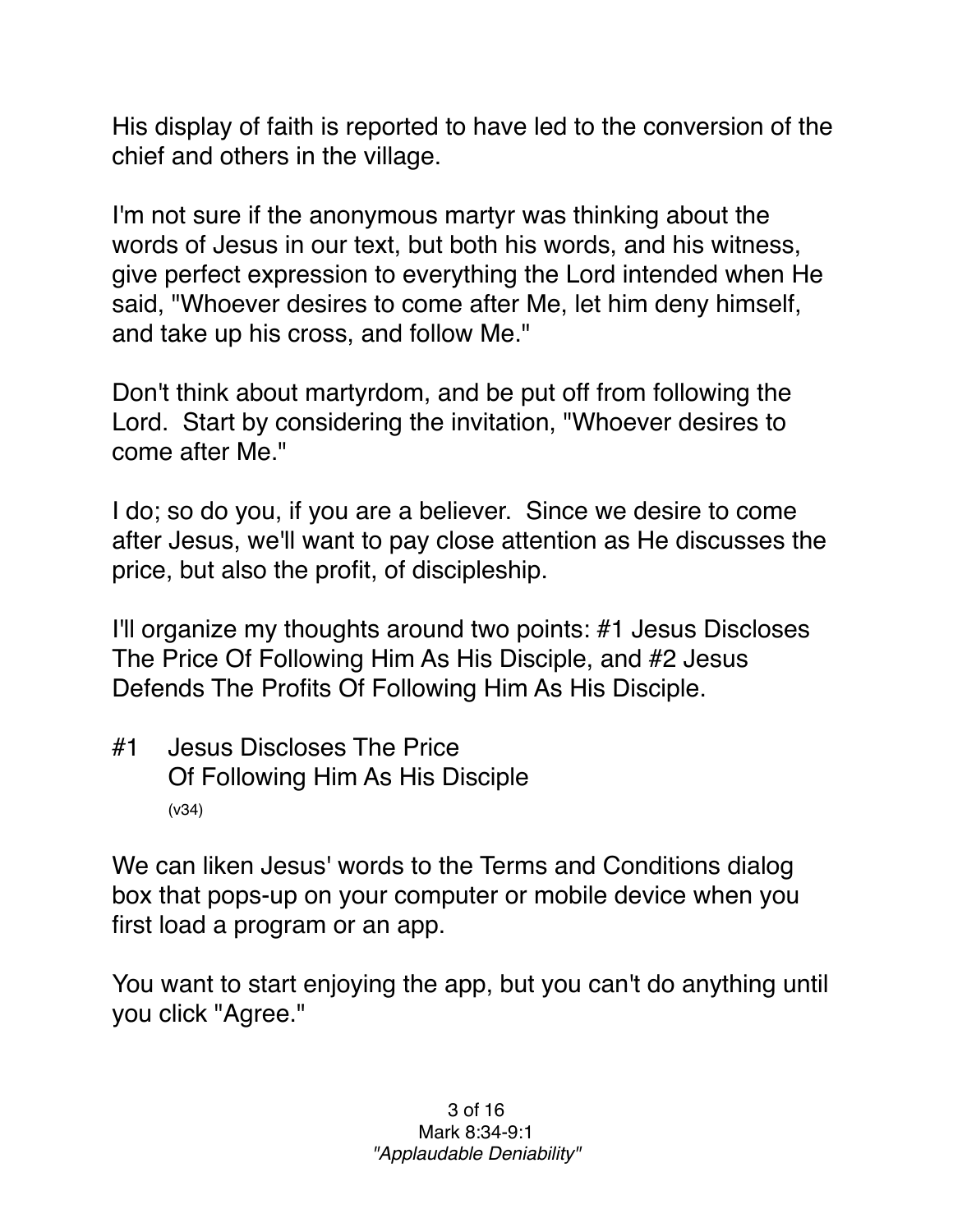Have you ever actually read the Terms and Conditions? Probably not; they're fifty pages long, and, in one sense, it doesn't matter what they say, because if you want to use the app, you must click Agree.

That discipleship pop-up dialog box is verse thirty-four:

Mar 8:34 When He had called the people to Himself, with His disciples also, He said to them, "Whoever desires to come after Me, let him deny himself, and take up his cross, and follow Me.

This is the bedrock principle for discipleship as laid down by Jesus. The remaining verses of chapter eight, and verse one of chapter nine, justify the high cost of discipleship.

A couple of preliminary observations:

- Jesus' "disciples" were the twelve. They had been with Him quite some time, as His disciples, yet here Jesus was calling them - His disciples - to discipleship.
- The call to discipleship was also made to other "people," to "whoever" was in that crowd. Most of them must have been nonbelievers whom Jesus was calling to salvation and, simultaneously, to discipleship.

What this tells me is that we should urge folks to count the cost when they first get saved. It is also normal to urge those who are long-term believers to further discipleship.

Maybe, when you got saved, the preacher cautioned you to count the cost and you understood that you had to go all in for Jesus, and you've never wavered, not for a moment, from His lordship over your life.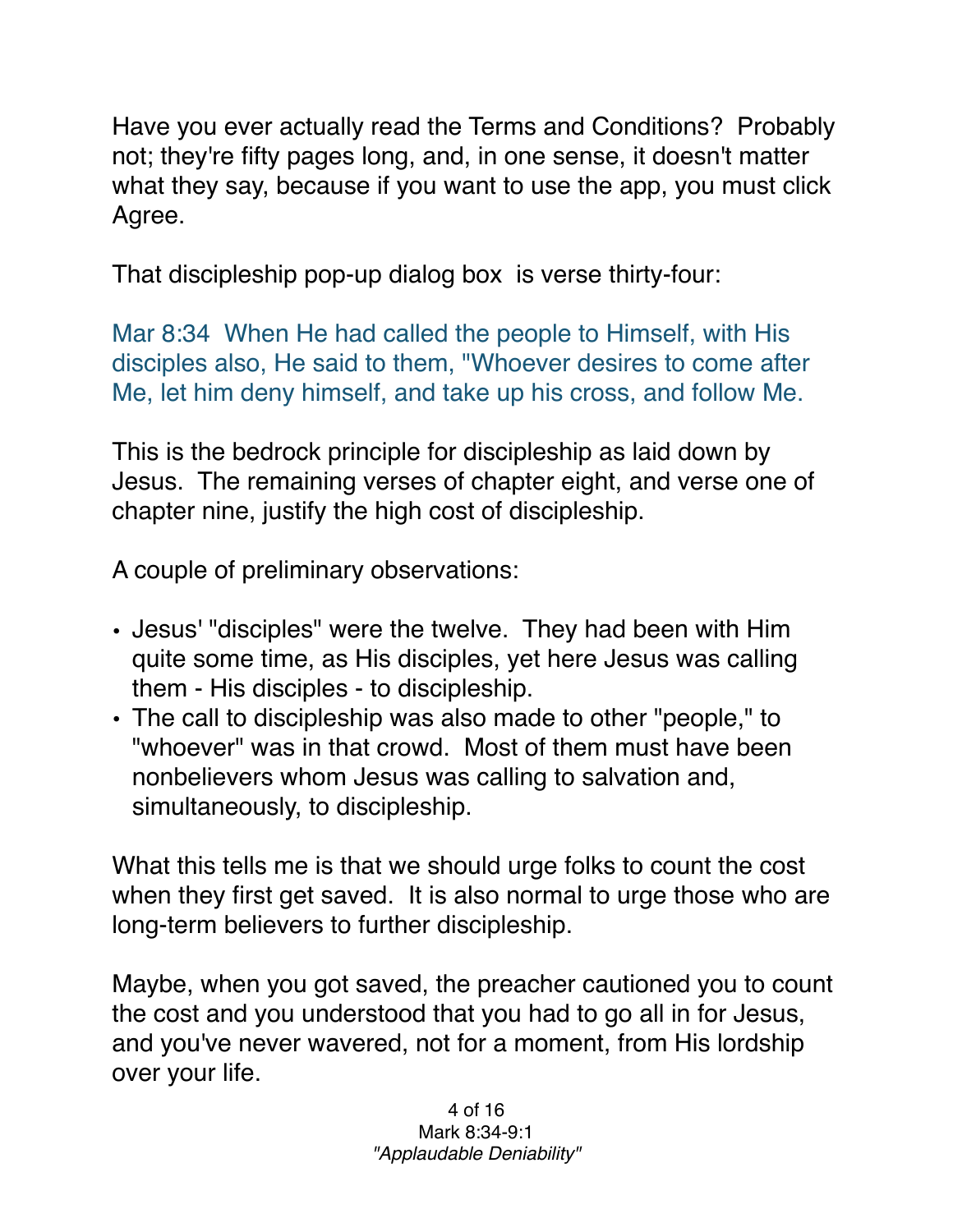More likely is that you committed your life to the Lord, but have had times in your walk where you recommitted.

I think the most common experience we have is summed up by the phrase, "Every disciple is a Christian, but not every Christian is a disciple."

I think, in fact, that a lot of Christians are not growing with the Lord because, at some point, Terms and Conditions pop-up on the screen of their life, and they don't click "Agree." It leaves them stuck, unable to move further, unable to move forward.

Do you feel stuck? Today could be a turning point in your relationship with the Lord.

Bear in mind that Jesus had just told His guys, in verse thirty-one, that He "must suffer many things, and be rejected by the elders and chief priests and scribes, and be killed, and after three days rise again."

That is where He was going - to the Cross, then to the tomb, then out from the tomb.

When He said, "Whoever desires to come after Me," it wasn't a generic invitation to walk with Him. It was a specific invitation to walk a similar path - to the Cross, to the tomb, then out from the tomb.

The disciples, and the people, were expecting Jesus to walk into Jerusalem and proclaim Himself King, and establish the kingdom of Heaven on the earth. The disciples, and the people, were excited to "come after" Jesus along that path.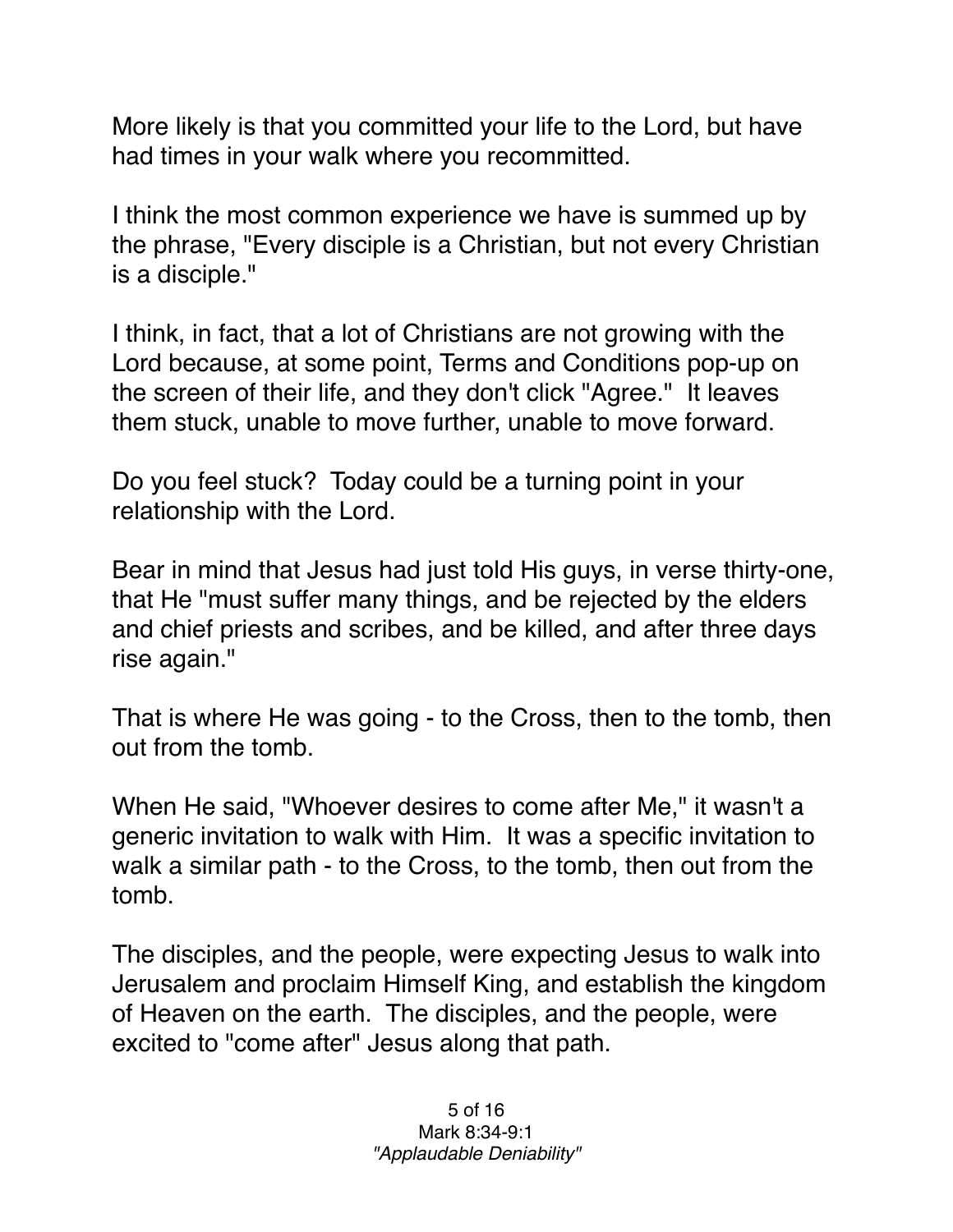But His destination had changed on account of the rejection of the national leaders of Israel. There was a new path - the one that led to death and beyond.

To "follow" Jesus along that path meant they would need to "deny [themselves]," and that they would need to "take up [their crosses]."

We happen to be in the Lent season of the Roman Catholic Church. Their doctrine encourages you to give-up something for the time period, denying yourself its pleasures, as a token of your devotion to Jesus Christ.

That is not what "deny yourself" means; not at all. And it isn't something that has a time limit; it's continuous.

To "deny yourself" means you deny **self**. You no longer consider yourself independent of God's rule over your life, but as belonging to Him, to do with you as He pleases, not as you please.

It means you give total control of your life to Jesus. Remember those bumper stickers that read, *Jesus is my co-pilot?* Tear that off. He's not your co-pilot; He's your pilot. Get in the backseat, and don't be a backseat driver.

Speaking of being in the back seat... What do you think of driverless cars? Google's self-driving car is piloted by software called Google Chauffeur. Lettering on the side of each car identifies it as a "self-driving car."

Google plans to make these cars available to the public in 2020.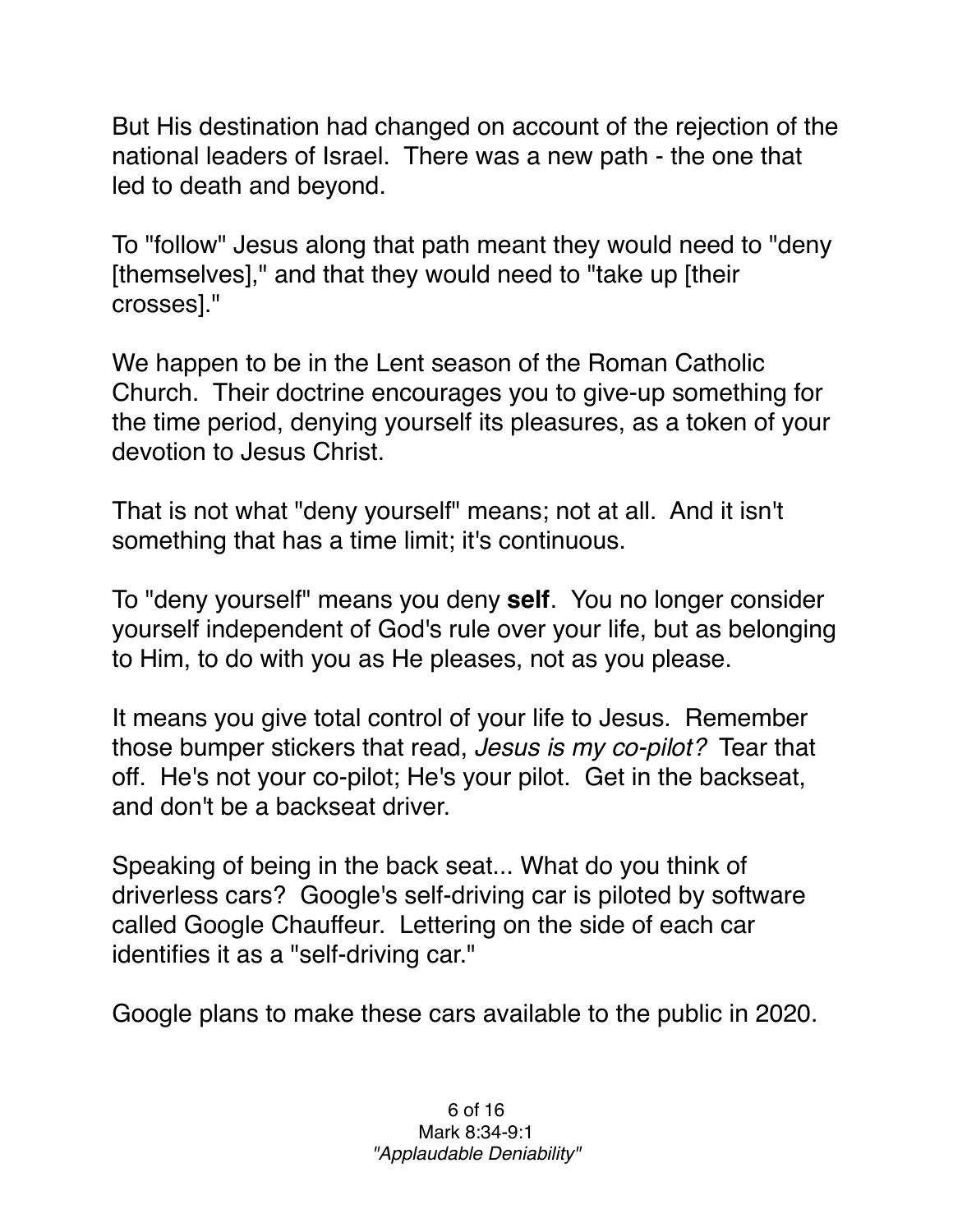The car isn't driverless; it's driven by something more intelligent than you, with far better reaction time.

Jesus is like that - only to infinity, with no possibility for failure or malfunction. It's just so hard for some of us to sing, *Jesus, Take the Wheel.*

Who is at the wheel in your life? If it's Jesus, is He only there to steer you successfully through some danger, or crisis - after which you plan on driving again?

Self is our default pilot. Self-driven life could be tattooed on every human being. We need a cover-up tattoo after we get saved. Jesus-driven is what we're going for.

We have the example of the twelve, so let's use it. They thought they were on their way to positions in the kingdom. Instead, if they chose it, they would be on their way to persecutions, and martyrdom.

One of them said "No" to discipleship. Judas betrayed the Lord, selling Him out for thirty pieces of silver.

The rest of the boys said "Yes," and they denied themselves. They were reviled, beaten, imprisoned, and eventually martyred all but John, who was exiled to hard labor on Patmos in his old age.

Do we pity them? Do any of us think they somehow wasted their lives? Or are we grateful for their decision to deny self for Jesus, and for the Gospel?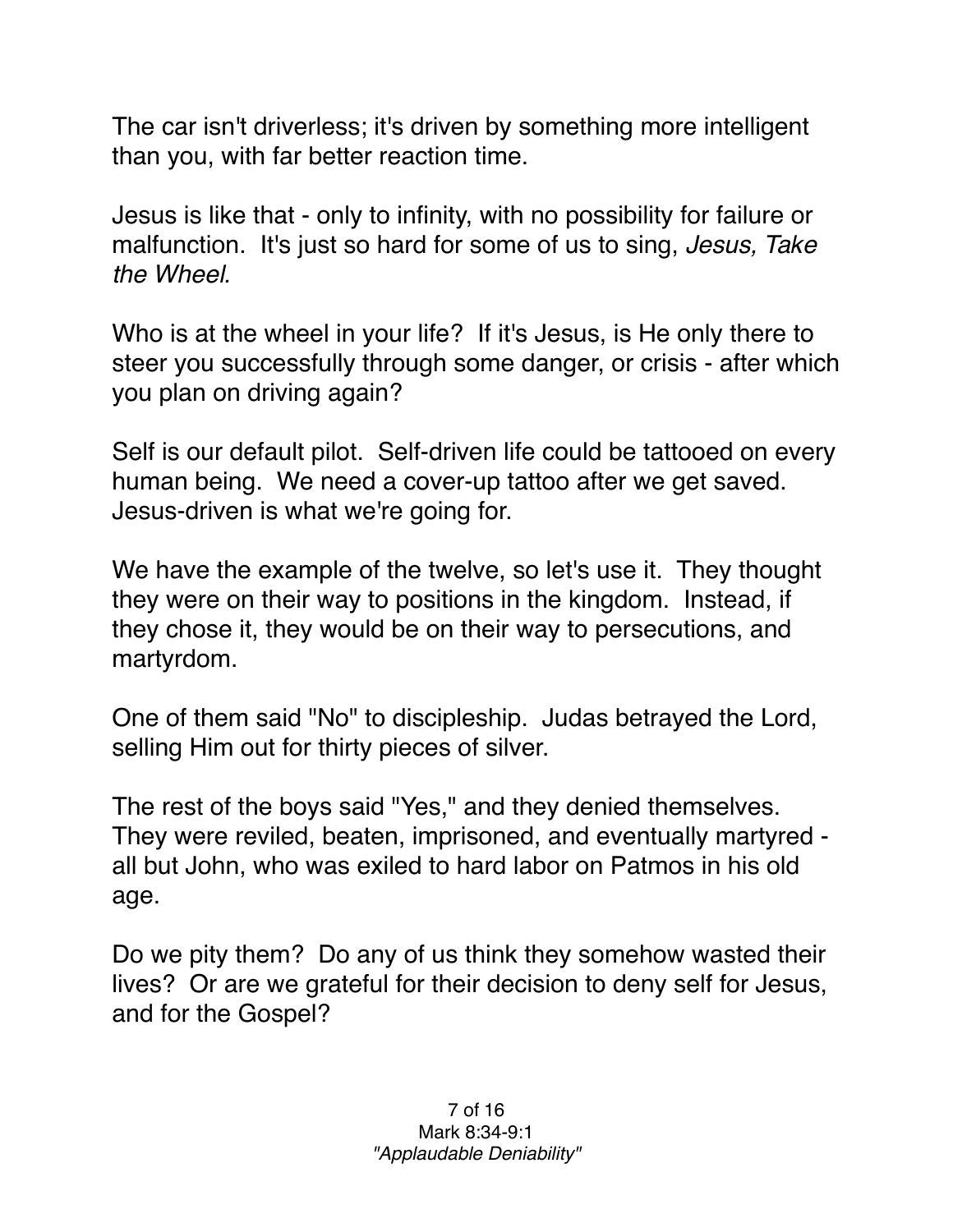"Take up [your] cross," Jesus said next. We have cheapened what He meant by talking about certain sufferings, or burdens, as "our cross to bear."

I've known wives who say that their husband is their cross to bear.

That isn't what these words mean. In first century Israel, execution of heinous non-Roman criminals was by crucifixion. The condemned man would be compelled to carry part of the cross upon which he was to be crucified.

Jesus was going to be crucified, after bearing part of His cross outside the city to the Place of the Skull.

The immediate meaning, to the disciples and to the people, was that they, too, were probably going to be killed, should they choose to follow Jesus.

For multiplied millions of believers throughout the church age, it has meant just that - martyrdom for the sake of Jesus and the Gospel. There are many accounts, in Foxes Book of Martyrs, of people being converted as a saint was being martyred, who immediately joined that saint and were themselves martyred.

Short of actual martyrdom, bearing your cross means not just that you are willing to die for Jesus if if comes to it, but that you already consider yourself a dead man, or a dead woman.

There are some advantages to approaching life as a dead person. Nothing can hurt you if you're dead. You don't have any worries or anxieties about life if you're dead. You won't be controlled by your fleshly appetites either.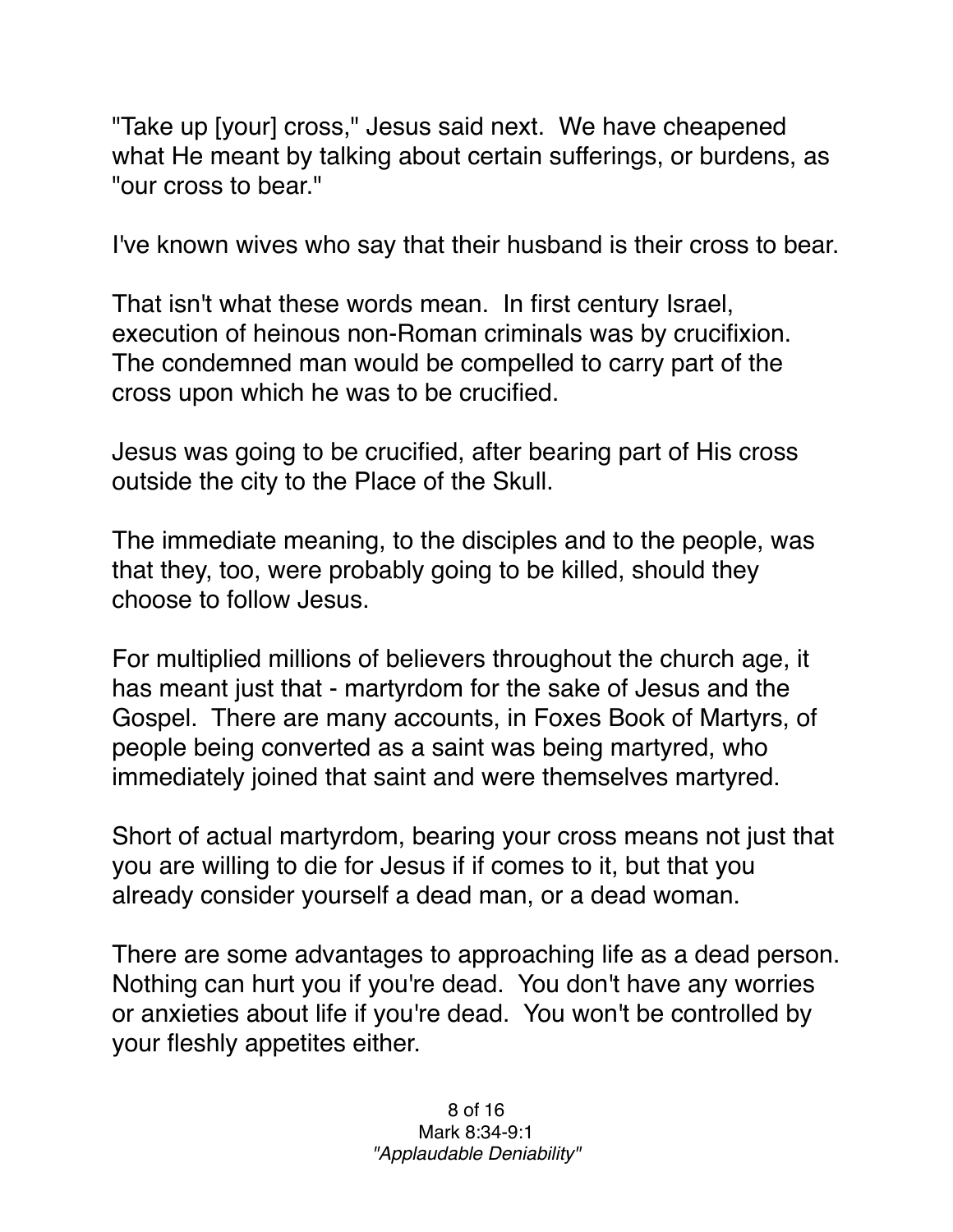Is this depressing you? It shouldn't. Again, I appeal to the believers who have gone before us. The apostle Paul, right after he was saved on the road to Damascus, was told how many things he must suffer for Jesus Christ, and for the Gospel. There are lists of his sufferings that make you cringe.

Yet he said of all his sufferings, both physical and emotional, that they were light afflictions that lasted for a moment. We are grateful for Paul's choosing to deny self, and to bear the cross.

You might be thinking, "If those are the terms and conditions, there's no way I'm clicking on Agree."

If that's my choice, and your choice, then it's why we will never grow any farther. A suffering Savior requires suffering saints.

If you're leaning towards disagreeing, **don't decide yet**. Jesus wants to explain a few things to you about why His terms and conditions are really quite extraordinary.

#2 Jesus Defends The Profits Of Following Him As His Disciple (v 35-9:1)

If you are at all inclined to maintain your status quo as a Christian who is not a disciple; or to remain a nonbeliever; please first give careful consideration to the five things Jesus points out in our remaining verses.

Here's the first thing to ponder:

Mar 8:35 For whoever desires to save his life will lose it, but whoever loses his life for My sake and the gospel's will save it.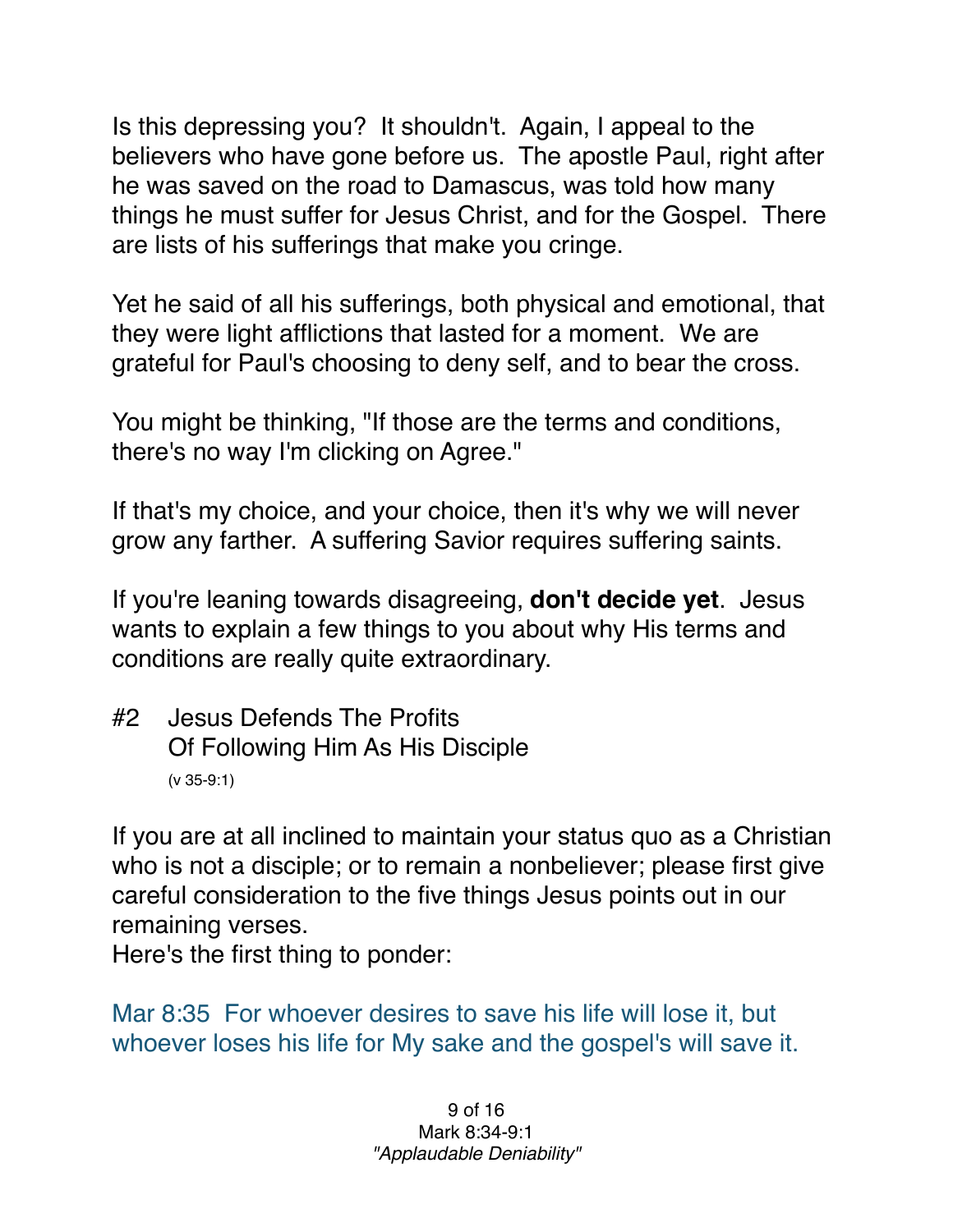Jesus was addressing both believers and nonbelievers. His words must therefore have impact to all who hear them.

Let's say you are not a believer; you are by no means a Christian. After counting the cost of following Jesus, you don't want to lose your life for Him, but would rather live the life you have to the fullest. You'd rather pilot your own car, so to speak.

You can do that, but it is at the peril of losing eternal life, and perishing in a place of eternal conscious torment.

Save your self-life and you lose eternal life. It's a terrible decision. Yes, the Lord is making certain serious demands upon your life; but, in the long run, it's your best choice to follow Him.

How would this same verse apply to a believer? Well, if you live for self, you'll certainly be forfeiting rewards when you see the Lord. You will, in fact, suffer loss at the Reward Seat of Jesus.

Don't shrug that off lightly. You're talking about looking into the beautiful but probing eyes of the Lord Who bought you at the cost of His own death on the cross. He's the One who has a plan for your life, to complete the good work He has begun in you.

Do you really want to be flippant about discipleship, and disappoint the Lord? Is that the account you want to give Him?

Jesus presents a second argument:

Mar 8:36 For what will it profit a man if he gains the whole world, and loses his own soul?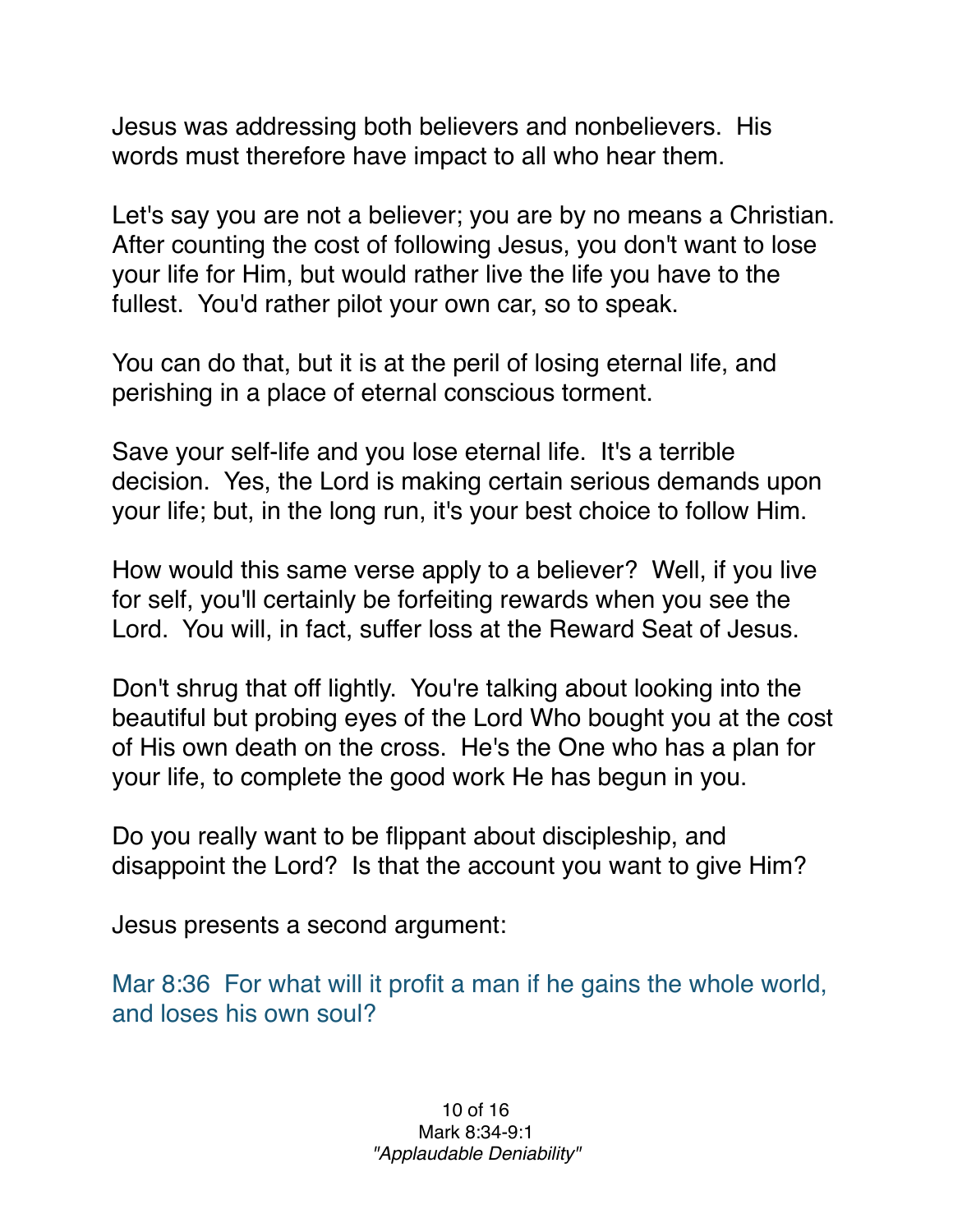The nonbeliever who rejects Jesus, or the believer who wants to refuse discipleship, is choosing earthly things over eternal things. The Lord puts that choice into perspective. He exaggerates for the sake of argument, and assumes you could "gain the whole world."

Think about it: The "world" is temporary, and is one day going to be destroyed, and there will be a new earth, and new heavens. Thus the world you gain cannot be compared to the soul you lose in the process.

What does "loses his own soul" mean? Does it mean forfeiting salvation?

Yes - to a nonbeliever. Your pursuit of satisfaction with the earthly will overshadow the eternal, and you will be lost forever.

If you are a believer - can *you* "lose your soul?" Yes, but in a different sense. You lose it in that you will never be satisfied with the world. It will eventually hit you that you are falling short of the high calling God has for your life.

We can confidently say that the world cannot satisfy the believer because we have the testimony of a guy who, in effect, gained the whole world. His name was Solomon. He was the son of David, and Israel's third king.

He had it all, in every earthly pursuit you can imagine. He drinks, becomes wealthy, acquires power, buys property, experiences sexual gratification, and views artistic entertainment. None of these experiences satisfies him.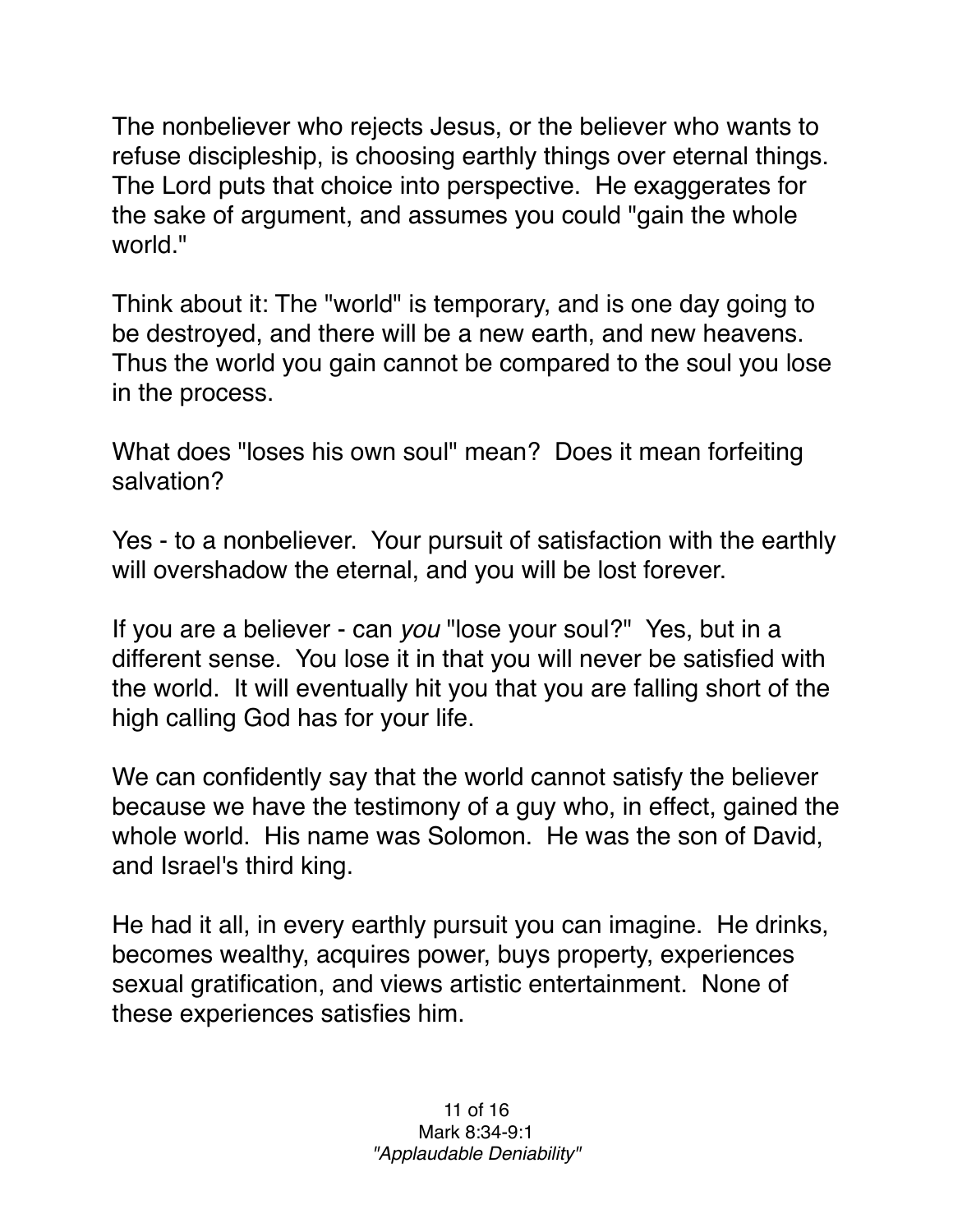In the end he declared it all to be vanity and realized the only true satisfaction in life comes from your submission to God.

Solomon wrote in Ecclesiastes 3:11, "... He has put eternity in their hearts, except that no one can find out the work that God does from beginning to end."

In today's language, we would say that people are born hardwired to sense that there is eternal life. You can never be satisfied with earthly living, because you were made for eternity.

C.S. Lewis put it like this: "If we find ourselves with a desire that nothing in this world can satisfy, the most probable explanation is that we were made for another world."

The third argument for following Jesus is in verse thirty-seven:

## Mar 8:37 Or what will a man give in exchange for his soul?

MasterCard hit gold with their ad campaign about things that are priceless. It resonates with us, because deep inside, we know that intangible spiritual things always take priority over mere material things.

The saving and the satisfying of your soul are two profitable results of your decision to follow Jesus. It may seem as though His demands upon your life are extreme; but, in the long run, you cannot put a price on submitting to Jesus.

The fourth thing Jesus wants us to consider is in verse thirtyeight: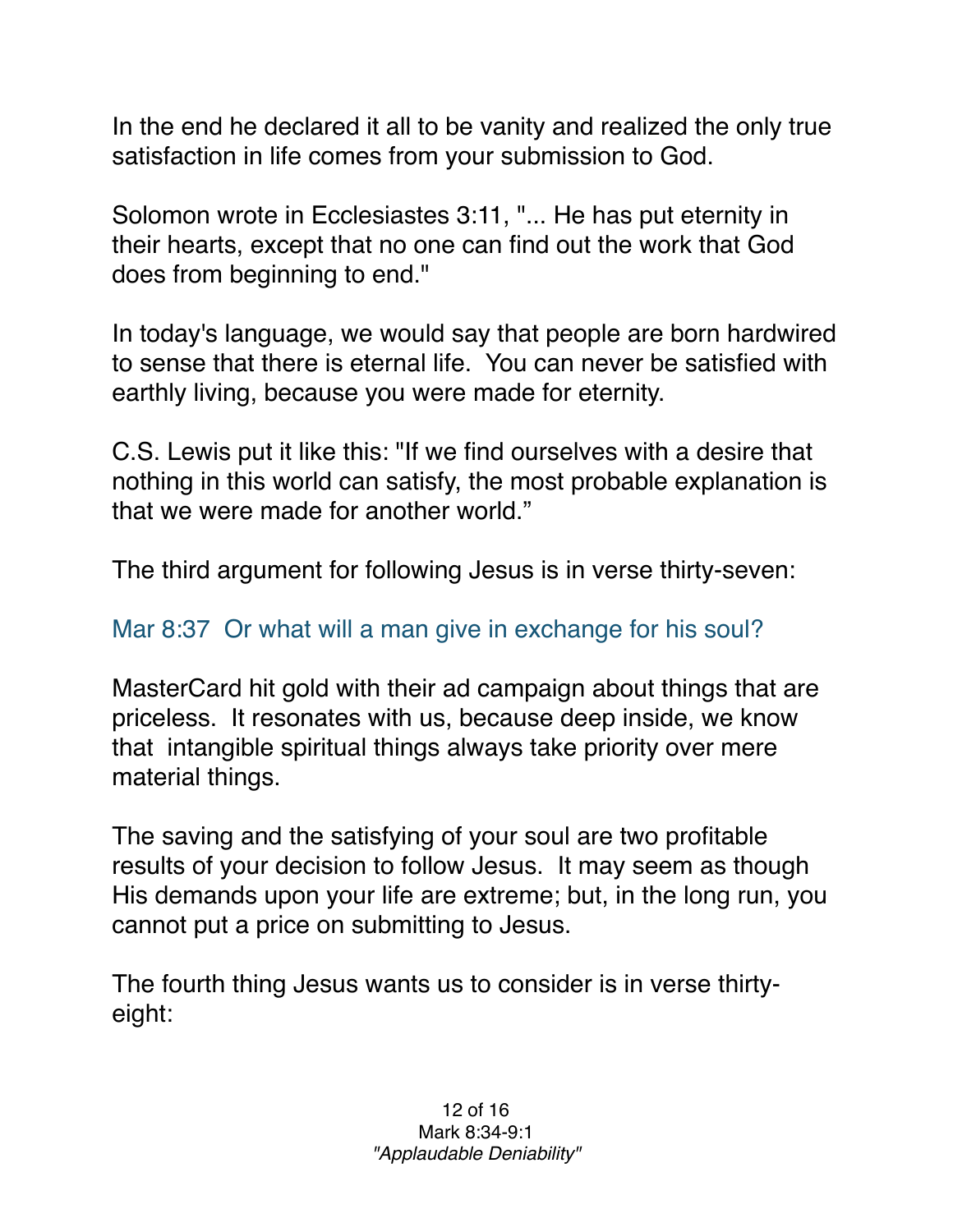Mar 8:38 For whoever is ashamed of Me and My words in this adulterous and sinful generation, of him the Son of Man also will be ashamed when He comes in the glory of His Father with the holy angels."

Before we talk about the profit of discipleship from this verse, stop and realize Jesus just said something amazing. He referenced His Second Coming, His return to the earth, to judge the world, and to establish the promised kingdom.

We know exactly what Jesus was describing. He'd be crucified, but rise from the dead. He'd ascend into Heaven, only to return, in His Second Coming.

That coming would be preceded by a time of great trouble on the earth. It's prophesied in the Old Testament, called the time of Jacob's trouble, among other things. We know it as the seven year Great Tribulation.

Then there is the delay between the Ascension of Jesus into Heaven and His Second Coming. We live in that delay - in the church age.

As to discipleship, and the choice to deny self and bear the cross, when Jesus returns, there will be a reckoning. Everyone will give an account to Him.

- For church age saints, this account will be given at the Reward Seat of Jesus, after our death or rapture.
- For the people who must endure the future Tribulation, this account will be on the earth, at the Second Coming.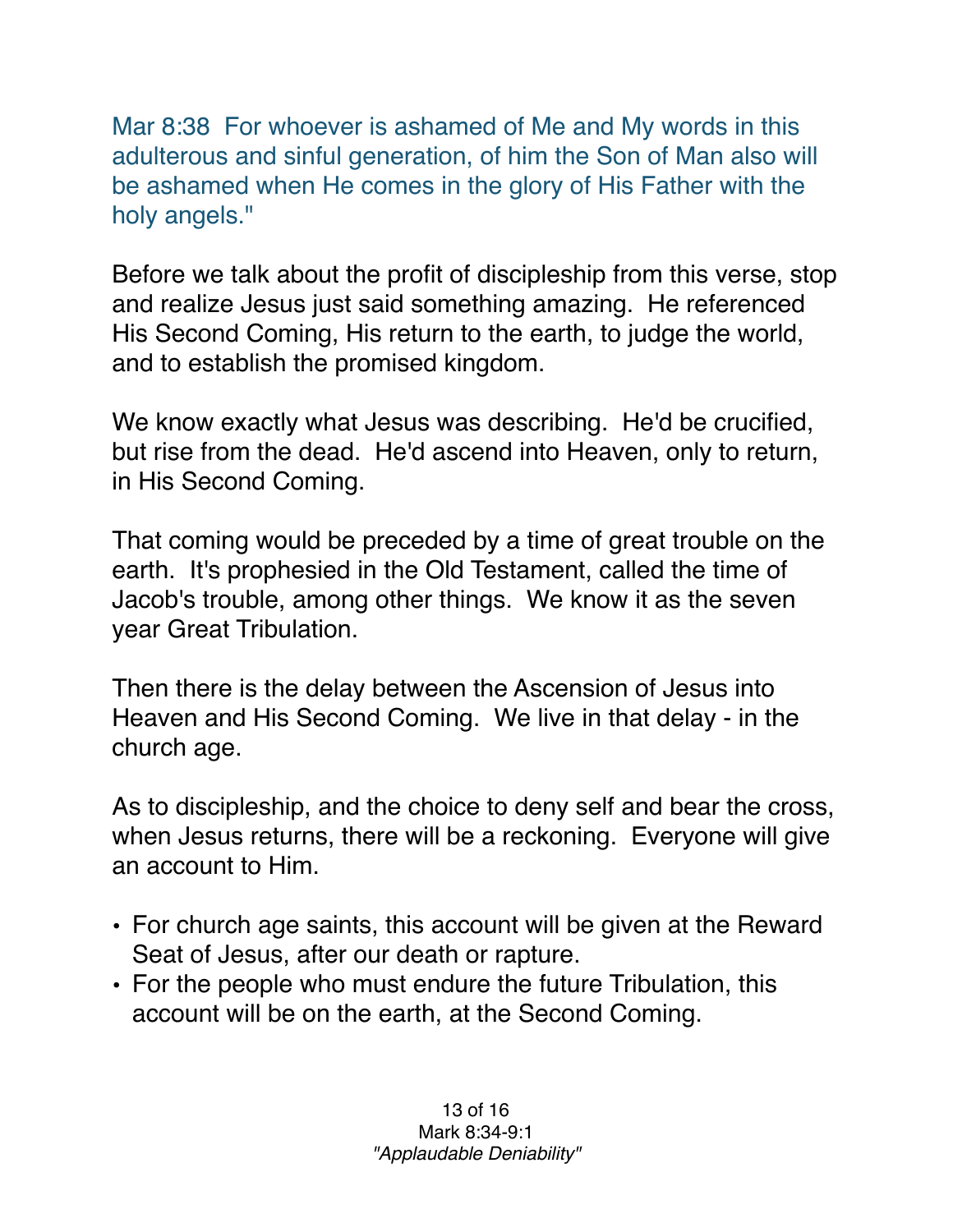The argument here is simple. If you refuse discipleship, you will avoid any possibility of reviling or ridicule for being a follower of Jesus. You'll fit in with the rest of the world, and avoid any trouble or suffering for the sake of the Gospel.

But that means you are ashamed to be identified with Jesus, or with His saints. Thus, when Jesus comes, He will be ashamed of you.

It's one, or the other; we can't have it both ways.

The fifth, and final, argument Jesus puts forth for choosing discipleship is the first verse of chapter nine:

Mar 9:1 And He said to them, "Assuredly, I say to you that there are some standing here who will not taste death till they see the kingdom of God present with power."

The literal fulfillment of this prediction is explained in the verses that follow in chapter nine. Jesus takes three of the guys with Him up a mountain, where He is transfigured before their eyes. The veil that hid His deity from them was temporarily lifted, and He shone like the sun.

Jesus said this, however, before He was transfigured, as part of His arguments that discipleship is the only profitable choice.

BTW - I'm sure you know that when the books of the Bible were originally written, they did not contain chapter or verse references. The Bible was divided into chapters and verses to help us find Scriptures more quickly and easily.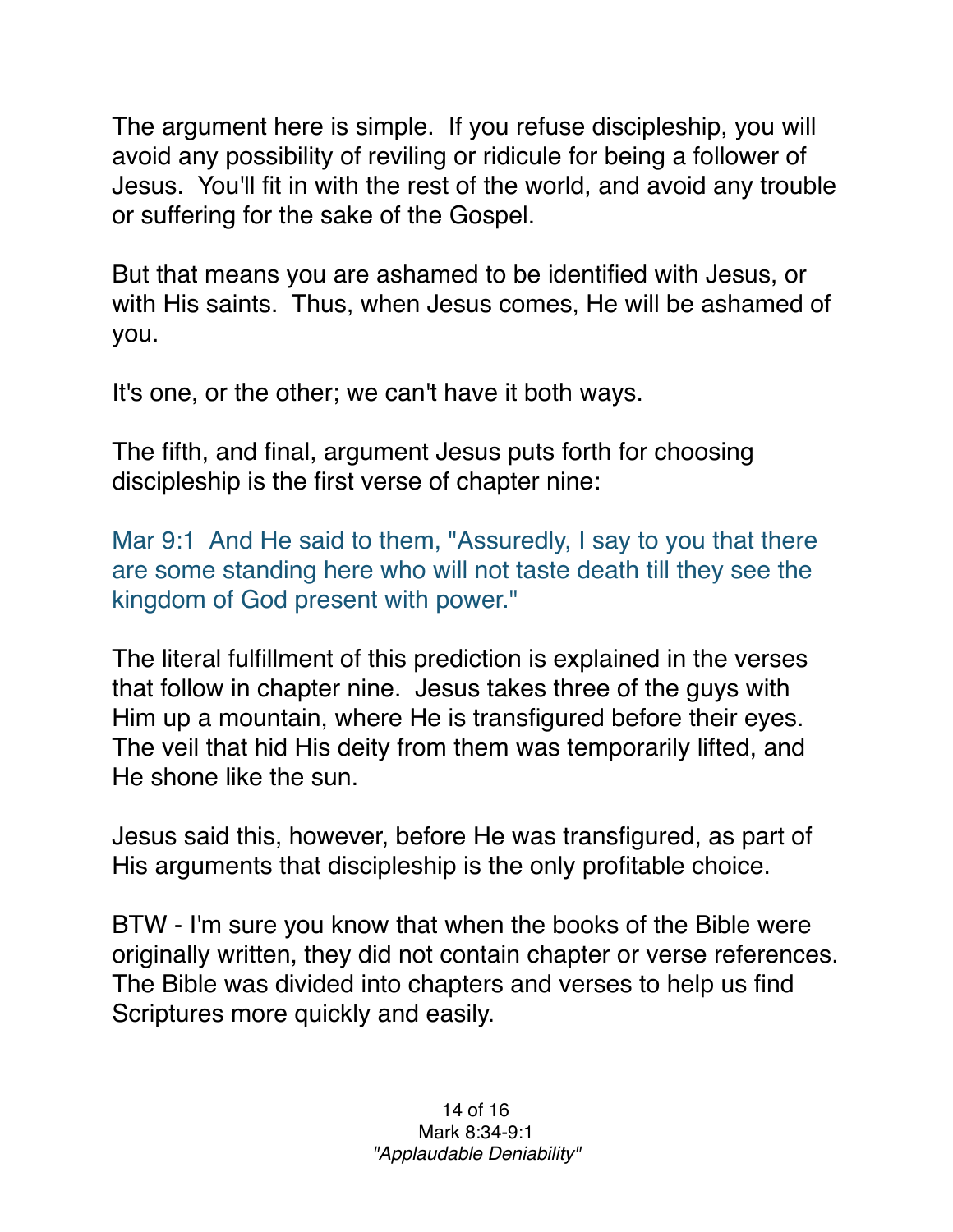The chapter divisions commonly used today were developed by Stephen Langton, an Archbishop of Canterbury. Langton put the modern chapter divisions into place in around 1227AD. The Wycliffe English Bible of 1382 was the first Bible to use this chapter pattern. Since the Wycliffe Bible, nearly all Bible translations have followed Langton's chapter divisions.

The Hebrew Scriptures we call the Old Testament was divided into verses by a Jewish rabbi by the name of Nathan in 1448AD. Robert Estienne, who was also known as Stephanus, was the first to divide the New Testament into standard numbered verses, in 1555. Stephanus used Nathan's verse divisions for the Old Testament. Since that time, beginning with the Geneva Bible, the chapter and verse divisions employed by Stephanus have been accepted into nearly all the Bible versions.

Back to Jesus' prediction. What does it say about discipleship? Walking with Jesus doesn't just mean a life of death and crosses. It means a life of power and victory.

He would bear His cross and be crucified; but He would rise from the dead, ascend into Heaven, and be seated at the right hand of God. He would return, as He indicated.

It's not revealed here, but we know from the other Gospels, and from the Book of Acts, that Jesus promised to send the Holy Spirit upon His followers.

The power of His resurrection is available to any and to all of His followers. We are described as seated, spiritually speaking, in Heaven, with Jesus.